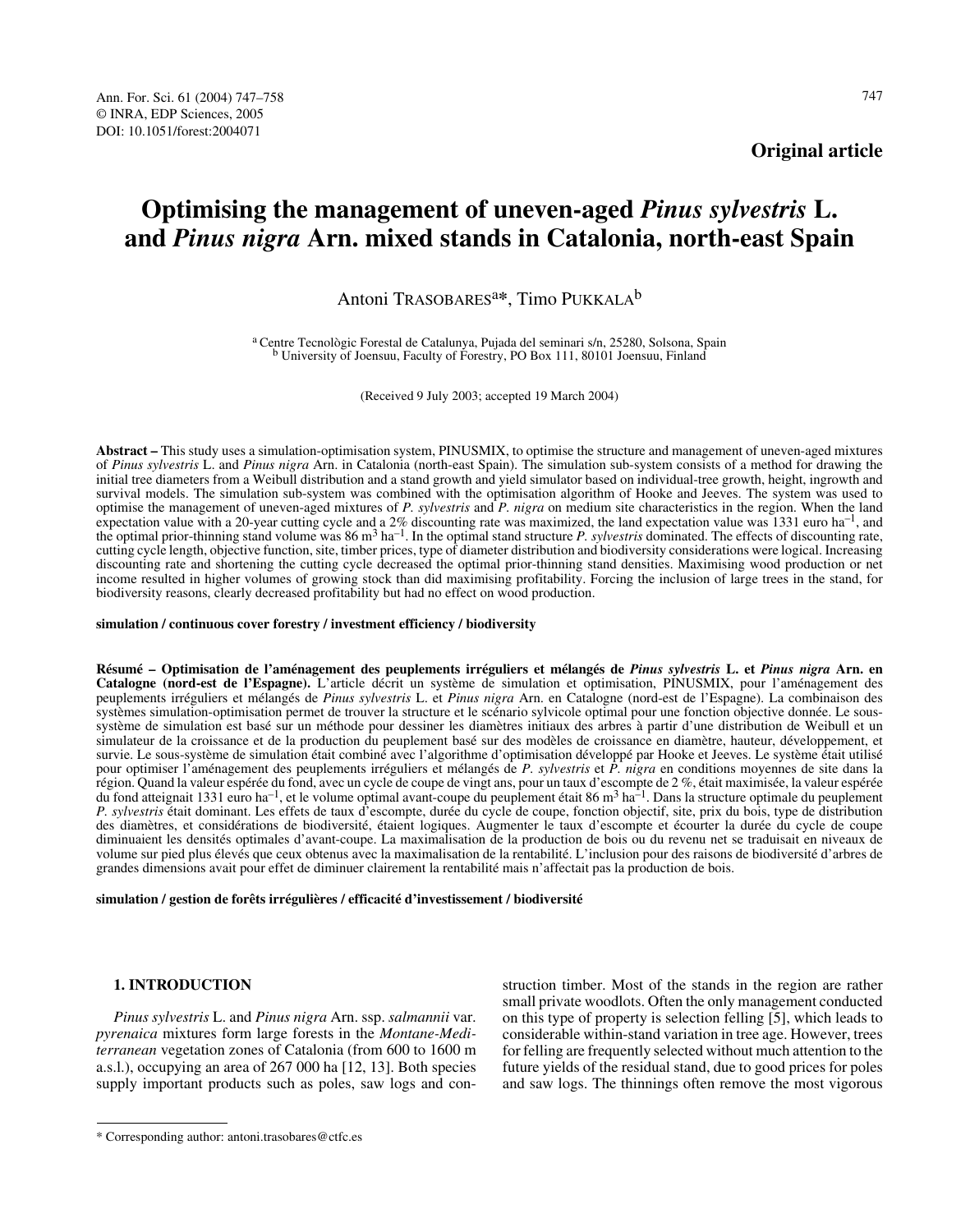trees, which may decrease the potential of residual growing stocks [10]. To improve the current management practices, efficient planning tools are required that help managers to analyse the economic, ecological and social effects of alternative management options of these forests.

Traditionally, decisions about the optimum management schedule for uneven-aged stands in Spain have been based on "balanced" diameter distributions characterized by de Liocourt's [22] constant "q" [23]. A balanced diameter distribution – one that can produce a sustained yield while maintaining an essentially constant structure and volume [21, 25] – is expected to show a smooth geometric progression of the number of trees in successive diameter classes, with the ratio of the number of trees in a given diameter class to those in the next larger class defined as "q" [2]. However, the "q" parameter alone does not tell how the stand should be managed, since it does not show the stand density and how harvests should be conducted. Selection of the best treatment is a complex task that involves the optimal stand structure as well as the harvest proportions for every species and diameter class in the stand. The optimum combination of many variables is most easily sought using a set of models and a simulator that is able to predict stand development under any set of management parameters. This search can be automated by using optimisation [1, 16, 27, 28, 41].

In this study a system for stand management support, PINUSMIX, was used to optimise the management of *P. sylvestris* and *P. nigra* mixtures on medium site characteristics in Catalonia. The system consists of a method for drawing the initial tree diameters from a Weibull distribution, a stand growth and yield simulator based on individual-tree growth, height, ingrowth and survival models, and an optimisation algorithm, which finds the optimum stand structure and management schedule for a given objective function. The effects of discounting rate, length of the cutting cycle, objective function, site, timber prices, type of diameter distribution and biodiversity considerations were analysed.

# **2. MATERIALS AND METHODS**

#### **2.1. Decision variables**

Optimising management means finding the optimal values for a set of decision variables (*DVs*). In uneven-aged forests, management consists of finding a proper diameter distribution and selection thinning method for the stand; the diameter distribution, stand density, and thinning intensity are selected so that a specified objective function, for instance land expectation value, is maximised; and thinning is conducted so that the stand structure always reaches the same pre-thinning state just prior to the next thinning.

In this study, the diameter distribution of the stand in the beginning of a cutting cycle was described with the Weibull distribution function [2, 11, 24, 27]. The probability density distribution of the three-parameter Weibull distribution for a random variable *d* (tree diameter) is:

$$
f(d) = \frac{c}{b} \left( \frac{d-a}{b} \right)^{c-1} \exp \left\{ -\left( \frac{d-a}{b} \right)^{c} \right\}, \quad ad \leq \infty
$$
 (1)

where *d* is tree diameter at breast height (cm); and a, b and c are parameters which define the location (minimum), scale (range) and shape (skewness) of the distribution, respectively. To avoid optimal diameter distributions resembling even-aged stands, in optimisations the minimum value for the b parameter was 10. The minimum diameter

(parameter a) was fixed to 7.5 cm, which was the minimum tree size in the inventory data used to develop the simulation system used in this study.

When stand structure is described with the Weibull distribution and its parameter a is fixed, the whole set of *DVs* in management of unevenaged stands is as follows:

1. Total number of trees per hectare for species *s* prior to selection thinning  $(N_s)$ .

2. Parameter b of the Weibull distribution for species *s* prior to selection thinning  $(b_s)$ .

3. Parameter c of the Weibull distribution for species *s* prior to selection thinning (*cs*).

4. Percentage of trees harvested from different diameter classes for species *s* ( $\bar{H}_{1s}$ ,  $H_{2s}$ ,  $H_{3s}$ , ...,  $H_{ns}$ ).

The percentage of harvested trees was specified separately for the following four diameter classes: < 20 cm, 20–29.99 cm, 30–39.99 cm and  $\geq 40$  cm, leading to four *DVs* per species to describe the harvest. The selected diameter classes corresponded to the different timberproduct and unit-price categories used in Catalonia. Because each variable was specified separately for every species, the total number of *DVs* needed for specifying the management system was fourteen (*Ns*,  $b_s$ ,  $c_s$ ,  $H_{1s}$ ,  $H_{2s}$ ,  $H_{3s}$ , and  $H_{4s}$  for two species).

The optimal combination of *DVs*, i.e. the optimal management, was found with the combined use of an iterative optimisation algorithm [19] and a simulation model. A given combination of *DVs* was fed into the simulator, which simulated cuttings and the development of the stand, and from these results the value of the objective function was calculated. The objective function value was passed back to the optimisation algorithm, which made alterations in the values of *DVs*, based on the feed-back from the simulation program. This process was repeated many times, until a user-specified stopping criterion was met. The best solution found was assumed to be the optimal one, or at least close to it.

#### **2.2. The simulation sub-system**

The simulation proceeded as follows:

1. Generate an uneven-aged prior-thinning stand (initial stand).

2. Simulate a partial cutting.

3. Simulate tree growth, tree survival, and ingrowth to the end of the cutting cycle.

The tree diameters of the initial stand were drawn from the Weibull distribution specified by the scale and shape parameters (b and c in Eq. (1)). A diameter range of 7.5–50 cm was divided into 50 classes of equal width. Then the frequency of each *dbh* class was calculated from equation (1) using the midpoint diameter of the class. The frequencies were scaled so that their sum equalled the total number of trees per hectare, after which the height of the midpoint tree in the class was calculated. These steps resulted in a set of representative trees (also called a tree list), one for every diameter class. Once the tree list was defined, the simulator used the growth and yield model for uneven-aged mixtures of *P. sylvestris* and *P. nigra* in Catalonia developed by Trasobares et al. [37]. This model, prepared using data from the Spanish National Forest Inventory, consists of an individual tree diameter growth model, a tree survival model, an ingrowth model, and a static individual tree height model, for simulating stand development. Separate models were used for *P. sylvestris* and *P. nigra*. The growth and yield model provides unbiased estimates for different combinations of predictors, and for a 10-year period, permits explaining about 65% of variation in stand basal area change (see more details in [37]).

The simulation of a 10-year time step consisted of the following steps: 1. For each tree, add the 10-year diameter increment and the predicted plot factor (a measure of site fertility) to the diameter, using the models developed by Trasobares et al. [37].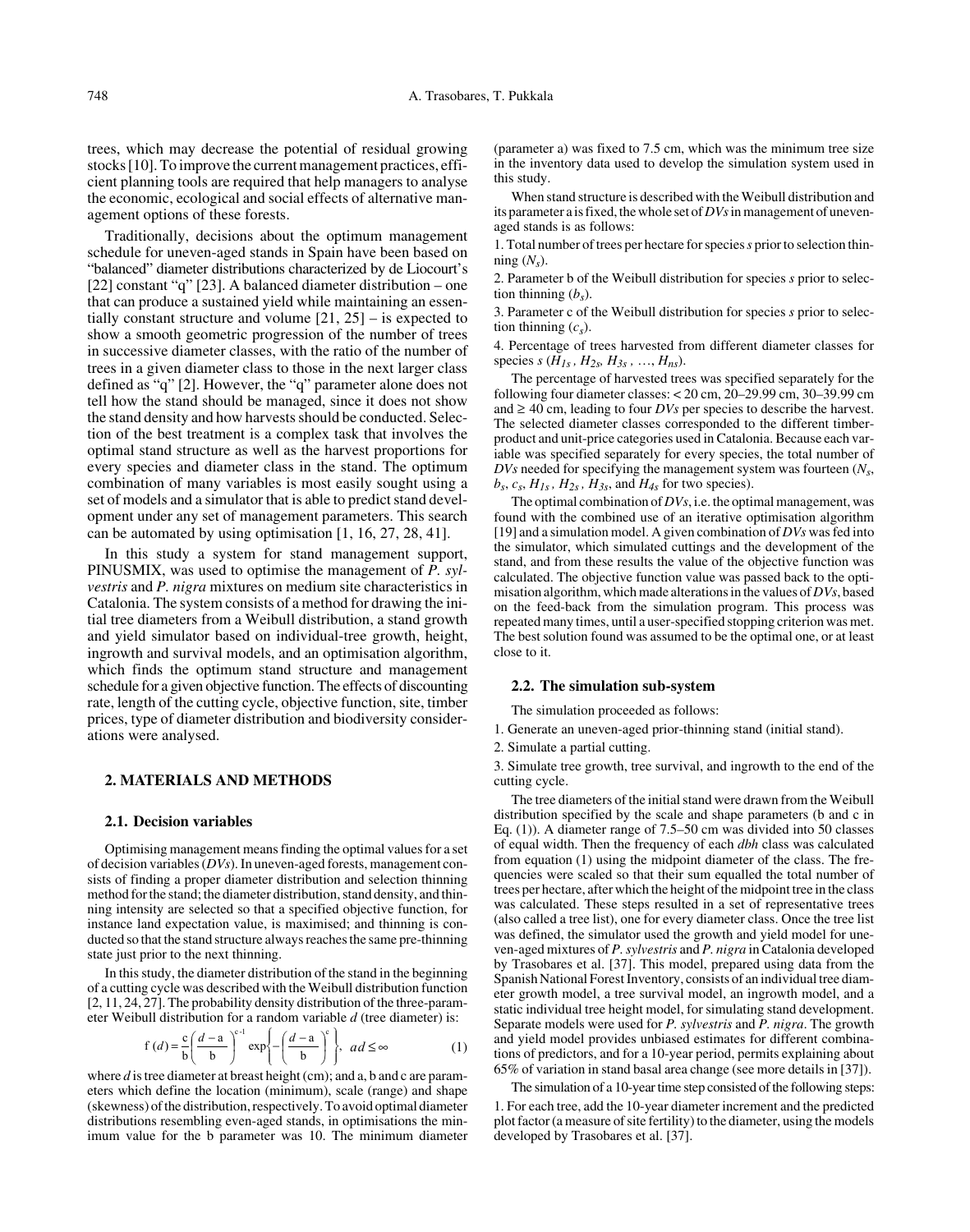|                     | Stumpage price,<br>euro $m^{-3}$ | Diameter class, cm |                  |           |              |  |  |
|---------------------|----------------------------------|--------------------|------------------|-----------|--------------|--|--|
| Product             |                                  | < 20               | $20 - 30$        | $30 - 40$ | >40          |  |  |
| P. sylvestris       |                                  | Percentage         |                  |           |              |  |  |
| Particle board wood | 7.51                             | 75                 | 30               | 20        | 20           |  |  |
| Poles               | 36.06                            | 5                  | 20               | 5         | $\mathbf{0}$ |  |  |
| Sawlog              | 20.43                            | 20                 | 50               | 75        | 70           |  |  |
| High quality sawlog | 27.05                            | $\mathbf{0}$       | $\boldsymbol{0}$ | $\theta$  | 10           |  |  |
| P. nigra            |                                  |                    |                  |           |              |  |  |
| Particle board wood | 7.51                             | 75                 | 30               | 20        | 20           |  |  |
| Poles               | 36.06                            | 5                  | 20               | 5         |              |  |  |
| Sawlog              | 20.43                            | 20                 | 50               | 75        | 80           |  |  |
| High quality sawlog |                                  |                    |                  |           |              |  |  |

**Table I.** Stumpage prices of products and the percentage of product in different diameter classes.

**Table II.** Mean stumpage prices (euro  $m^{-3}$ ) per diameter class and species.

| Species       | Diameter class, cm |           |           |       |  |  |  |
|---------------|--------------------|-----------|-----------|-------|--|--|--|
|               | < 20               | $20 - 30$ | $30 - 40$ | >40   |  |  |  |
| P. sylvestris | 11.52              | 19.68     | 18.63     | 18.51 |  |  |  |
| P. nigra      | 11.52              | 19.68     | 18.63     | 17.85 |  |  |  |

2. Multiply the frequency of each tree (number of trees per hectare represented by a given tree) by the density-independent mortality rate of 0.962 [37] and a density-dependent 10-year probability of survival.

3. Calculate the number of trees per hectare that enter the first *dbh*class via ingrowth and the mean *dbh* of ingrowth at the end of a 10-year growth period [37].

4. Calculate tree heights using static height models [37].

5. Calculate tree volumes using the following formulas provided by the Spanish National Forest Inventory [20]:

$$
v_{syl} = 30.83 + 0.0003210 \times dbh^2 \times h \tag{2}
$$

$$
v_{nig} = 14.46 + 0.0003435 \times dbh^2 \times h \tag{3}
$$

where  $v_{syl}$  and  $v_{nig}$  are *P. sylvestris* and *P. nigra* tree volumes (dm<sup>3</sup>), respectively, for the province of Lleida; *dbh* is diameter at breast height (dm); *h* is tree height (m). These volume functions are based partly on the same permanent plots that were used to develop the stand simulator [37].

#### **2.3. Economic data**

The study used stumpage prices specified separately by four diameter classes [10]. These values were modified slightly according to tree species and recent surveys by forest industries, forest owners, and forest managers in the region. The official prices at industry park, provided by the Consorci Forestal de Catalunya [8], were also taken into account when the final stumpage prices for *P. sylvestris* and *P. nigra* were determined (Tabs. I and II).

#### **2.4. Objective functions**

The management schedule for a stand was optimised using the land expectation value (*LEV*) as the objective function. *LEV* was calculated using the following formula [1, 18]:

$$
LEV_t = \frac{VG_t}{((1+i)^t - 1)} - VGS_t
$$
 (4)

where  $LEV_t$  is the land expectation value for the  $t$ -year cutting cycle (euro ha<sup>-1</sup>); *VG<sub>t</sub>* is value growth harvested every *t* years (euro ha<sup>-1</sup>);  $VGS_t$  is the value of the residual growing stock for the  $t$ -year cutting cycle (euro ha<sup>-1</sup>); *i* is the rate of interest (percentage divided by 100); *t* is length of the cutting cycle.

The valuation formulae utilized in the above equation are:

$$
VGS_t = \sum_{s=1}^{2} \sum_{i=1}^{50} m_{is} P_{is} v_{is}
$$
 (5)

$$
VG_{t} = \sum_{s=1}^{2} \sum_{i=1}^{50} n_{is} P_{is} v_{is} - VGS_{t}
$$
 (6)

where *mis* is post-cutting frequency of the *i*th diameter class of species *s*; *nis* is prior-cutting frequency of the *i*th diameter class of species *s*;  $P_{is}$  is stumpage price (euro m<sup>-3</sup>) of the *i*th diameter class of species *s*; and  $v_{is}$  is tree volume (m<sup>3</sup>) of the *i*th diameter class of species *s*.

The *LEV* is an appropriate criterion for determining sustainable equilibrium diameter distributions if economic efficiency is the objective of management [1, 4, 7, 11, 14, 16, 18]. Optimal management with the *LEV* goal was calculated for medium site characteristics – mean values for elevation, slope, latitude, and continentality in the modelling data [37] – using a discounting rate of 2%. Díaz Balteiro and Prieto Rodríguez [9] proposed this discounting rate based on the fact that 2% is very close to the rate of return of the public debt in Spain [28]. Discounting rates of 1%, 3%, and 4% were also used to study the effect of this parameter on the optimal management.

Because the idea of uneven-aged forestry is to keep the stand structure unchanged, a penalty function was added to the objective function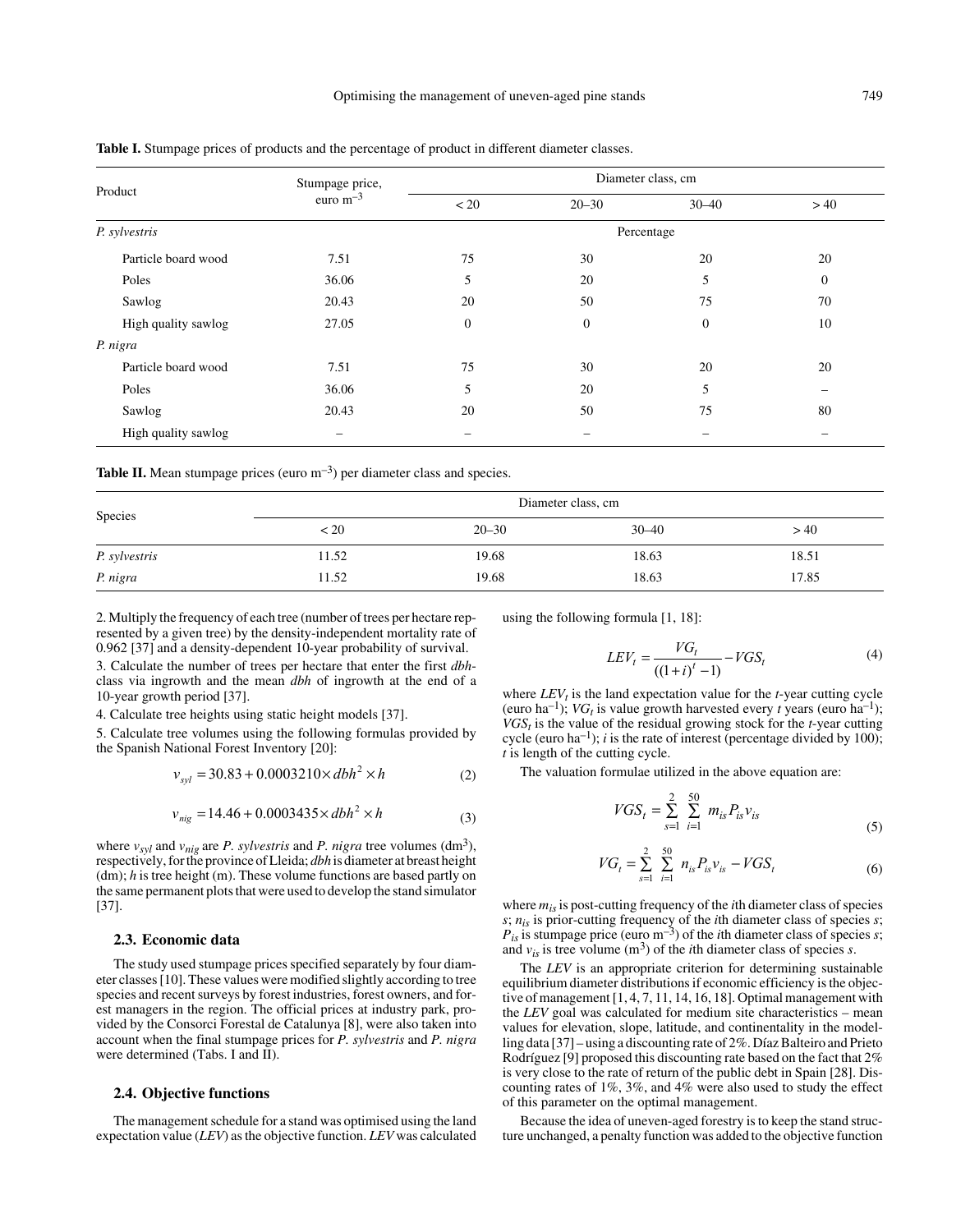[3], the value of which increased as a function of the difference between the initial and final stand characteristics. The penalty function was as follows:

$$
Penalty = p1 |V_{\text{(end)}} - V_{\text{(ini)}}|^{\frac{p^2}{2}} + p3 \sum_{s=1}^{2} \sum_{i=1}^{4} |N_{\text{(end)}is} - N_{\text{(ini)}is}|^{p^2} \quad (7)
$$

where  $V_{\text{(end)}}$  and  $V_{\text{(ini)}}$  are stand volumes at the end and beginning of the cutting cycle, respectively;  $N_{(end)$ is and  $N_{(ini)$ is are the number of trees per hectare of species *s* and the *i*th diameter class at the end and beginning of the cutting cycle. The diameter classes used in the penalty function were: < 20 cm, 20–29.99 cm, 30–39.99 cm, and > 40 cm. The objective function (*OF*), which was maximised when the management of an uneven-aged *P. sylvestris* and *P. nigra* mixed stand was optimised, was

$$
OF = LEV - Penalty.
$$
 (8)

After preliminary analyses, p2 was set to 2. For p1 and p3, suitable initial values were found using trial and error; and these values were gradually increased during optimisation using a sequential unconstrained minimization technique [3], as described in Haight and Getz [15], Haight et al. [17], and Wikström and Eriksson [41]. This technique was used to avoid too high penalties, since very large penalty parameters may lead to solutions that are far from optimal, as the search procedure becomes too constrained.

In addition to the *LEV*, the profit (*PRF*) (Eq. (9)), the mean annual harvested volume (*WP*) (Eq. (10)), the mean annual net income (*NET*) (Eq. (11)) and the managed forest value (*MFV*) [1, 14, 31] (Eq. (12)) – the value of land and trees – were used as objective functions to study the effect of type of objective function on the optimal management.

$$
PRF_t = NET_t - i \times (VGS_t + VBL_t)
$$
\n(9)

$$
WP_t = \frac{HV_t}{t} \tag{10}
$$

$$
NET_t = \frac{VG_t}{t} \tag{11}
$$

$$
MFV_t = VG_t + \frac{VG_t}{((1+i)^t - 1)}
$$
(12)

where *PRF<sub>t</sub>* is mean annual profit for a *t*-year cutting cycle (euro ha<sup>-1</sup> a<sup>-1</sup>);  $NET<sub>t</sub>$  is the mean annual net income for a *t*-year cutting cycle (euro ha<sup>-1</sup> a<sup>-1</sup>), *VBL<sub>t</sub>* is the value of bare land for a *t*-year cutting cycle (euro ha<sup>-1</sup>),  $WP_t$  is the mean annual harvested volume for a *t*-year cutting cycle  $(m^3 \text{ ha}^{-1} a^{-1})$ ,  $HV_t$  is total harvested volume for a *t*-year cutting cycle  $(m^3)$ , and  $MFV_t$  is the managed forest value for a *t*-year cutting cycle (euro ha<sup>-1</sup>). The bare land values used to calculate *PRF* were obtained using a simulation-optimisation system for management of even-aged *P. sylvestris* L. stands in Spain [28]. The site index used was such that the mean annual timber production of the even-aged stand nearby equalled the average growth rate of an uneven-aged stand in Catalonia (about 2.5 m<sup>3</sup> ha<sup>-1</sup> a<sup>-1</sup>). The bare land values for different discounting rates differed as follows:  $1\% = 4169$  euro ha<sup>-1</sup>,  $2\% =$ 627 euro ha<sup>-1</sup>,  $3\% = 0$  euro ha<sup>-1</sup> and  $4\% = 0$  euro ha<sup>-1</sup>.

Of the five objective functions, *LEV* and *PRF* describe profitability because the opportunity cost is taken into account. The other objective functions maximise production or income without paying attention to the amount of capital tied to production.

#### **2.5. Optimisation method**

Optimising the management of a *P. sylvestris* and *P. nigra* mixture, when the simulation sub-system described here is used, requires a nonlinear optimisation algorithm, because the model is not convex and differentiable in the *DVs*, and the model has constraints requiring a nonlinear penalty function. Therefore the simulator was linked with the direct search method of Hooke and Jeeves [19], an algorithm previously used for optimising the management of both even-aged [26, 28, 30, 32, 38] and uneven-aged stands [16, 27]. As the name implies, the direct search method uses only objective function values, retaining a certain number of combinations of *DVs*, which are improved iteratively. The direct search starts from an initial point. A better solution is sought both along the *DVs*, to discover the pattern of the objective function, and along the direction of the discovered pattern [3]. If the search does not provide a better solution, the search step is reduced.

Because the Hooke and Jeeves method is sensitive and is inconsistent with respect to the number of *DVs*, the starting points, the feasible range of *DVs*, etc., it is common to solve the problem for several starting points and compare these solutions. In this study, each optimisation problem was first solved for 11 different initial vectors of *DVs*, each run starting from the best of 5000 random search trials, except the first one, which started from a user-defined starting point. To find an approximate optimum, rather low penalty parameters (p1 and p3 in Eq. (7)) were used initially. The set of 11 direct runs was repeated 2 more times with five (2nd round) and 25 (3rd round) times larger penalty parameters. In the second and third rounds, the first direct search was started from the best solution of the previous round. The other 10 direct searches began from the best of 5000 random combinations of decision variables.

The step of changing the values of *DVs* was initially 10% of a userspecified range, and the step was gradually decreased during the direct search. The search was terminated when the step size of every *DV* was less than 0.01 times the initial step size. The user-specified ranges of *DVs* were: *N*, 990 (10–1000); *b*, 15 (10–25); *c*, 2.5 ( 0.5–3.0); *H*1, …, *H*4, 100 (0–100). The 5000 random values of *DVs* that were generated in the beginning of a direct search were limited to these ranges, but the direct search was free to move outside the range (except that the minimum value of b was set to 10).

## **3. RESULTS**

#### **3.1. Optimal management with LEV goal**

The highest *LEVs* and yield values were achieved with a 10 year cutting cycle (Tab. III). However, the optimal diameter distributions with a 10-year cutting cycle corresponded to rather young even-aged stands (the "b" parameter was equal or close to 10). Cutting cycles of 20 and 30 years provided lower economic and production results, but the related optimal diameter distributions were wider and the stands resembled an unevenaged stand more than with the 10-year cycle. The *LEV* values were fairly similar for 20- and 30-year cutting cycles. The longer the cutting cycle was and the higher the discounting rate was, the higher were the harvest percentages in the four diameter classes. The optimal number of trees per hectare prior to selection thinning in the stand was clearly dominated by *P. sylvestris*. The higher the discounting rate was, the higher was the opportunity cost of holding trees in the stand; and therefore the initial stand volumes were lower (Tab. III and Fig. 1).

#### **3.2. Effect of the objective function**

The optimal management and the maximized *LEV*, *PRF*, *WP*, *NET* and *MFV* values for medium site characteristics, 20 year cutting cycle and 2% discounting rate were compared in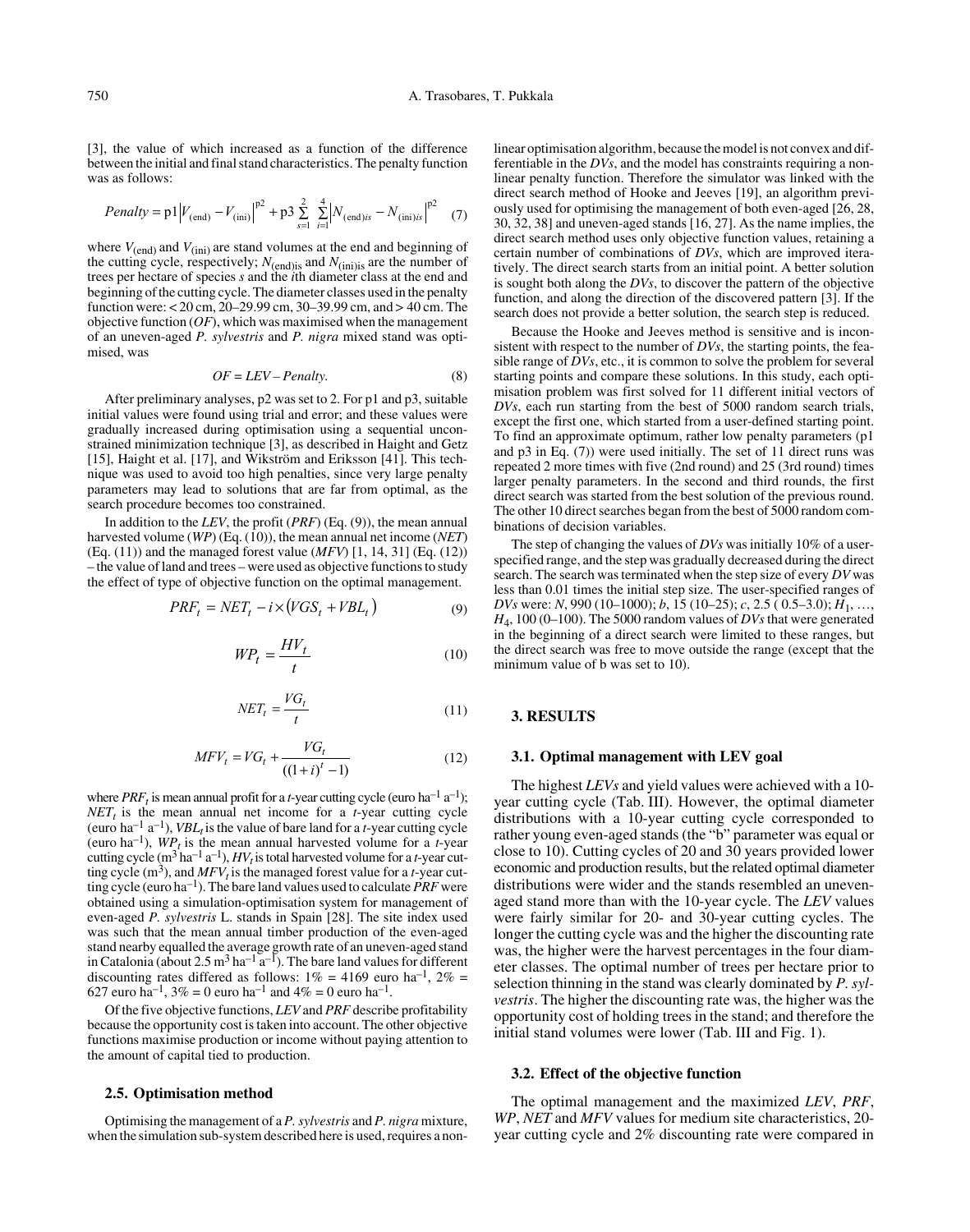20





Figure 1. Harvested (black) and residual (white) number of trees per hectare in the four diameter classes used in the study for optimal management with the *LEV* objective function, different cutting cycles in years (columns) and discounting rates as percentage (rows).

order to investigate the effect of objective function on the optimal stand structure and management (Tab. IV and Fig. 2). The maximization of *LEV* and *PRF* resulted in similar optimal values for decision values and initial stand volume. Maximization of *WP*, *NET* or *MFV* resulted in rather similar stand structure and management, differing only in the number of young trees.

10

The *WP*, *NET* and *MFV* goals resulted in higher stand densities than were obtained with the profitability goals. The presence of large trees in the stand was smaller when profitability was included in the objective function. With all objective functions, the optimal number of trees per hectare prior to selection thinning in the stand was dominated by *P. sylvestris*.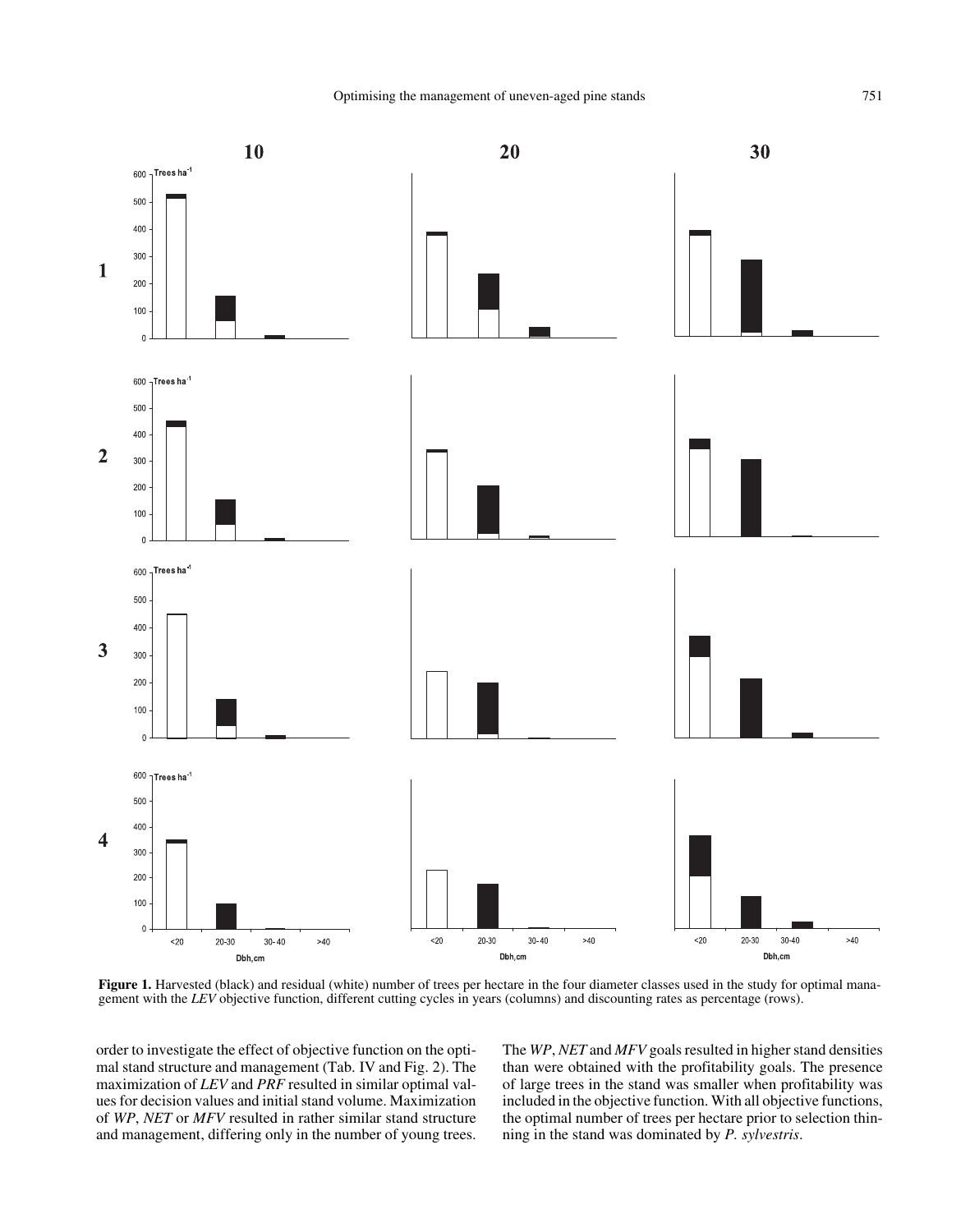|                       |        | Cutting cycle (years)         |       |                |                               |                |              |                                |        |                |       |       |
|-----------------------|--------|-------------------------------|-------|----------------|-------------------------------|----------------|--------------|--------------------------------|--------|----------------|-------|-------|
| Variable <sup>a</sup> |        | 10<br>discounting rate $(\%)$ |       |                | 20<br>discounting rate $(\%)$ |                |              | 30<br>discounting rate $(\% )$ |        |                |       |       |
|                       |        |                               |       |                |                               |                |              |                                |        |                |       |       |
|                       |        | $\overline{c}$                | 3     | $\overline{4}$ |                               | $\overline{2}$ | 3            | $\overline{4}$                 |        | $\overline{2}$ | 3     | 4     |
| $N_{\rm s}$           | 681    | 595                           | 540   | 436            | 606                           | 439            | 438          | 416                            | 626    | 613            | 537   | 421   |
| $N_n$                 | 22     | 28                            | 66    | 19             | 63                            | 98             | 43           | $\theta$                       | 70     | 45             | 58    | 113   |
| $b_{s}$               | 10.00  | 10.67                         | 10.00 | 10.00          | 13.59                         | 12.95          | 13.21        | 12.96                          | 13.48  | 13.38          | 12.94 | 11.24 |
| $b_n$                 | 10.00  | 10.00                         | 15.23 | 10.00          | 10.00                         | 10.00          | 10.00        | $\overline{\phantom{0}}$       | 10.00  | 10.00          | 10.00 | 10.00 |
| $c_s$                 | 1.68   | 1.91                          | 1.98  | 1.97           | 1.94                          | 2.32           | 3.30         | 3.00                           | 2.40   | 2.87           | 2.11  | 1.60  |
| $c_n$                 | 0.01   | 0.55                          | 1.45  | 0.01           | 0.08                          | 1.38           | $\mathbf{0}$ | —                              | 1.06   | 2.18           | 3.41  | 0.01  |
| <b>LEV</b>            | 4327.8 | 1550.5                        | 747.9 | 576.1          | 3401.5                        | 1331.2         | 731.6        | 380.2                          | 3756.5 | 1301.3         | 554.9 | 251.2 |
| WP                    | 2.82   | 2.67                          | 2.64  | 2.36           | 2.52                          | 2.31           | 2.26         | 2.12                           | 2.56   | 2.44           | 2.31  | 1.96  |
| $V_{ini}$             | 92.7   | 85.2                          | 82.5  | 57.0           | 118.1                         | 86.8           | 77.1         | 70.2                           | 120.5  | 112.7          | 100.1 | 77.0  |
| $V_{end}$             | 91.7   | 84.4                          | 81.7  | 55.3           | 117.2                         | 86.1           | 75.4         | 69.3                           | 118.8  | 111.5          | 99.2  | 76.6  |

**Table III.** Optimal combination of *DVs*, land expectation value (*LEV*, euro ha<sup>-1</sup>), mean annual harvest (*WP*, m<sup>3</sup> ha<sup>-1</sup> a<sup>-1</sup>) and stand volume with *LEV* goal, for medium site characteristics, different cutting cycles and discounting rates.

<sup>a</sup> *N*: number of trees per hectare; *b* and *c*: parameters *b* and *c* of Weibull distribution;  $V_{ini}$  and  $V_{end}$ : stand volumes (m<sup>3</sup> ha<sup>-1</sup>) at beginning and end of cutting cycle, respectively; subscripts "s" and "n" refer to *P. sylvestris* and *P. nigra,* respectively.

**Table IV.** Land expectation value (*LEV*, euro ha<sup>-1</sup>), profit (*PRF*, euro ha<sup>-1</sup> a<sup>-1</sup>), mean annual harvest (*WP*, m<sup>3</sup> ha<sup>-1</sup> a<sup>-1</sup>), mean annual net income (*NET*, euro ha–1 a–1), and managed forest value (*MFV*, euro ha–1) in the optimal management when *LEV*, *PRF*, *WP*, *NET*, or *MFV* was used as the objective function, for medium site characteristics, 20-year cutting cycle, and 2% discounting rate.

| Objective<br>variable | LEV      | PRF     | WP   | <b>NET</b> | <b>MFV</b> |
|-----------------------|----------|---------|------|------------|------------|
| LEV                   | 1331.2   | 25.0    | 2.31 | 45.1       | 2758.8     |
| <b>PRF</b>            | 1318.2   | 25.1    | 2.28 | 43.9       | 2683.3     |
| WP                    | 861.5    | 15.8    | 2.56 | 49.6       | 3036.7     |
| <b>NET</b>            | $-63.42$ | $-2.68$ | 2.59 | 49.2       | 3005.4     |
| <b>MFV</b>            | 445.9    | 8.3     | 2.61 | 50.1       | 3068.6     |

# **3.3. Effect of site**

#### *3.3.1. Elevation*

The effect of stand elevation was analyzed with the *LEV* goal, using low, medium and high elevation levels, while medium values were kept for other site characteristics. *LEV* was maximized for a 20-year cutting cycle and 2% discounting rate. The economic and yield values, as well as the initial stand volumes, were highest for an elevation of 400 m (Tab. V). The results for 900 and 1400 m elevations were similar. The proportion of *P. nigra* in the optimal number of trees per hectare prior to selection thinning increased when elevation decreased. The results were logical, bearing in mind the site requirements of the species [37].

#### *3.3.2. Plot factor (site fertility)*

The effect of site fertility was analysed when *LEV* was maximized with a 2% discounting rate and 20-year cutting cycle,

using low, medium and high levels of plot factor (*PF*) in diameter growth models. High and low site fertility levels were defined using the standard deviation (SD) of the plot factor in the diameter growth modelling data (see [37]). A plot factor equal to SD represented high fertility, while  $PF = 0$  was medium fertility and  $PF = -SD$  was low fertility. Medium site characteristics were used in models other than diameter growth.

The economic return and the yield values, as well as harvest percentages, increased with site fertility (Fig. 3). The land expectation value and mean annual harvest (in parenthesis) for low, medium and high fertility levels were 858.9 euro  $ha^{-1}$  $(2.01 \text{ m}^3 \text{ ha}^{-1} \text{ a}^{-1})$ , 1450.8 euro ha<sup>-1</sup> (2.28 m<sup>3</sup> ha<sup>-1</sup> a<sup>-1</sup>), and 2164.8 euro ha<sup>-1</sup> (3.11 m<sup>3</sup> ha<sup>-1</sup> a<sup>-1</sup>), respectively. The optimal management was similar for medium and high site levels, the initial stand volume being slightly higher for high fertility levels. The optimal stand structure for low site fertility clearly included more small trees (*dbh* < 20 cm) than for the more fertile sites. The optimal number of trees per hectare prior to selection thinning was clearly higher for *P. sylvestris* than for *P. nigra*.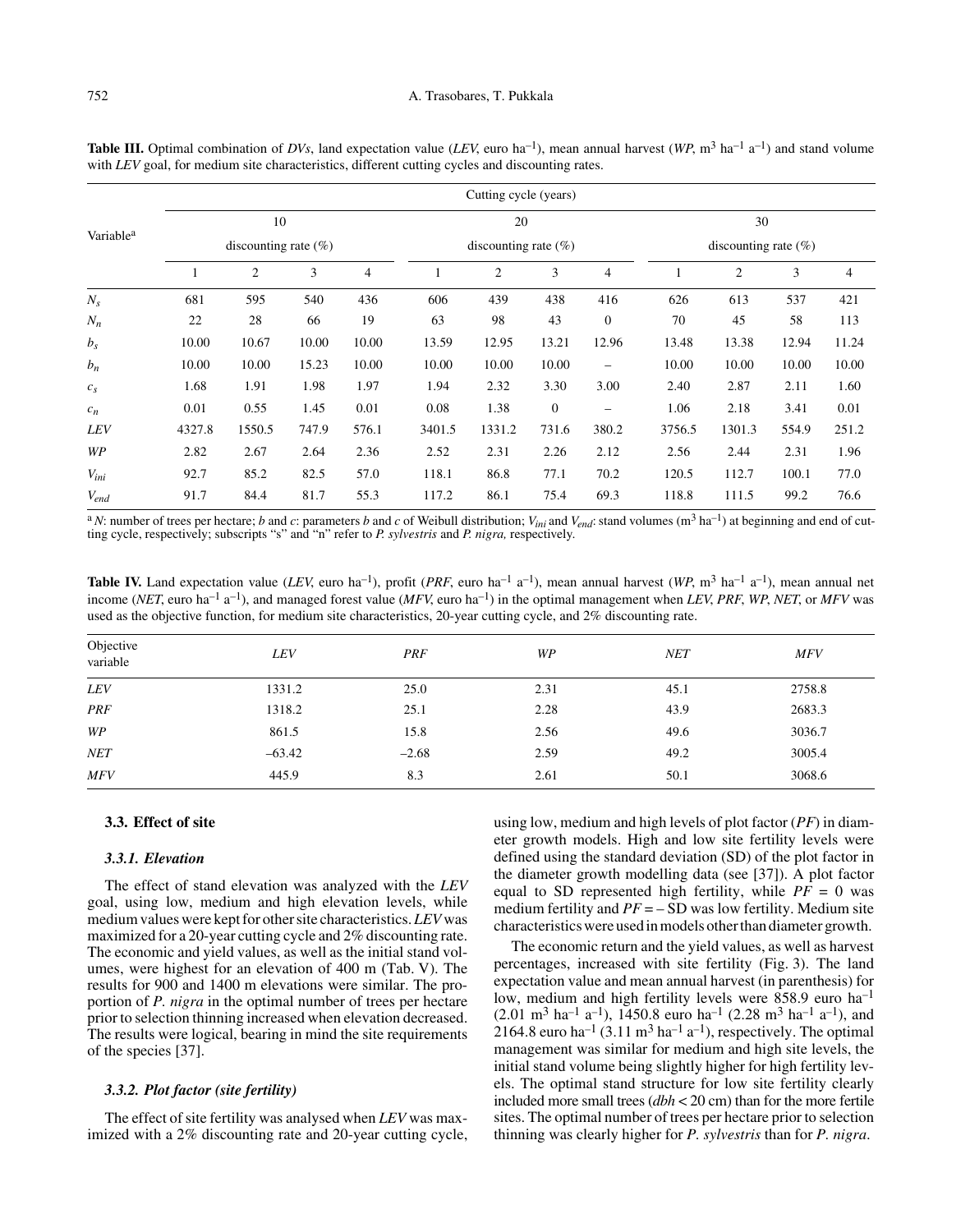

**Figure 2.** Harvested (black) and residual (white) number of trees per hectare in the four diameter classes used in the present study for optimal management when *LEV*, *PRF*, *WP*, *NET* or *MFV* was used as the objective function, medium site characteristics, 20-year cutting cycle, and 2% discounting rate.

# **3.4. Effect of timber price**

The stumpage price per cubic meter was similar for all *dbh* classes (Tab. II), due to the importance of small-size poles in the region. To make the results comparable with the more common relationships between tree size and timber price, the effect of timber price was analysed by comparing the results obtained with the original *dbh*-price function with those obtained with a modified function (Fig. 4), as defined by Palahí and Pukkala [28]. The *LEV* was maximized using both of the price functions, for 20-year cutting cycle, medium site characteristics and different discounting rates. Use of the modified *dbh*-price function resulted in a more classical uneven-aged stand structure (inverse "J" shape) with more large trees (*dbh* > 30 cm) than was obtained with the original price function (Fig. 5).

# **3.5. Effect of exponential diameter distribution**

As decisions on the optimum management schedule for uneven-aged stands in Spain have traditionally been based on balanced diameter distributions characterized by de Liocourt's "q" constant, the effect of drawing the initial tree list from a negative exponential diameter distribution (i.e., when the shape parameter c of the Weibull distribution is fixed to 1) was analysed. *LEV*, *PRF*, *WP*, *NET* and *MFV* were maximized using both an exponential  $(c = 1, no limits for b)$  and a uni-modal (free value for the shape parameter in the Weibull) diameter distribution (Fig. 6) for medium site characteristics, 20-year cutting cycle and 2% discounting rate. The use of an exponential diameter distribution led to lower maximal *LEV* and *PRF* than was obtained with uni-modal distribution; but the maximal *WP*, *NET*, and *MFV* were about the same for both diameter distribution shapes (Fig. 7). When the exponential distribution was used, the number of very small (*dbh* < 13 cm) and large trees (*dbh* > 30 cm) was greater, while with the uni-modal distribution, the number of small and medium trees (about 13–30 cm of *dbh*) was greater (Fig. 6).

# **3.6. Effect of biodiversity considerations**

Non-timber outputs, such as the number of large trees, deadwood volume or presence of hardwoods in stands, have been proposed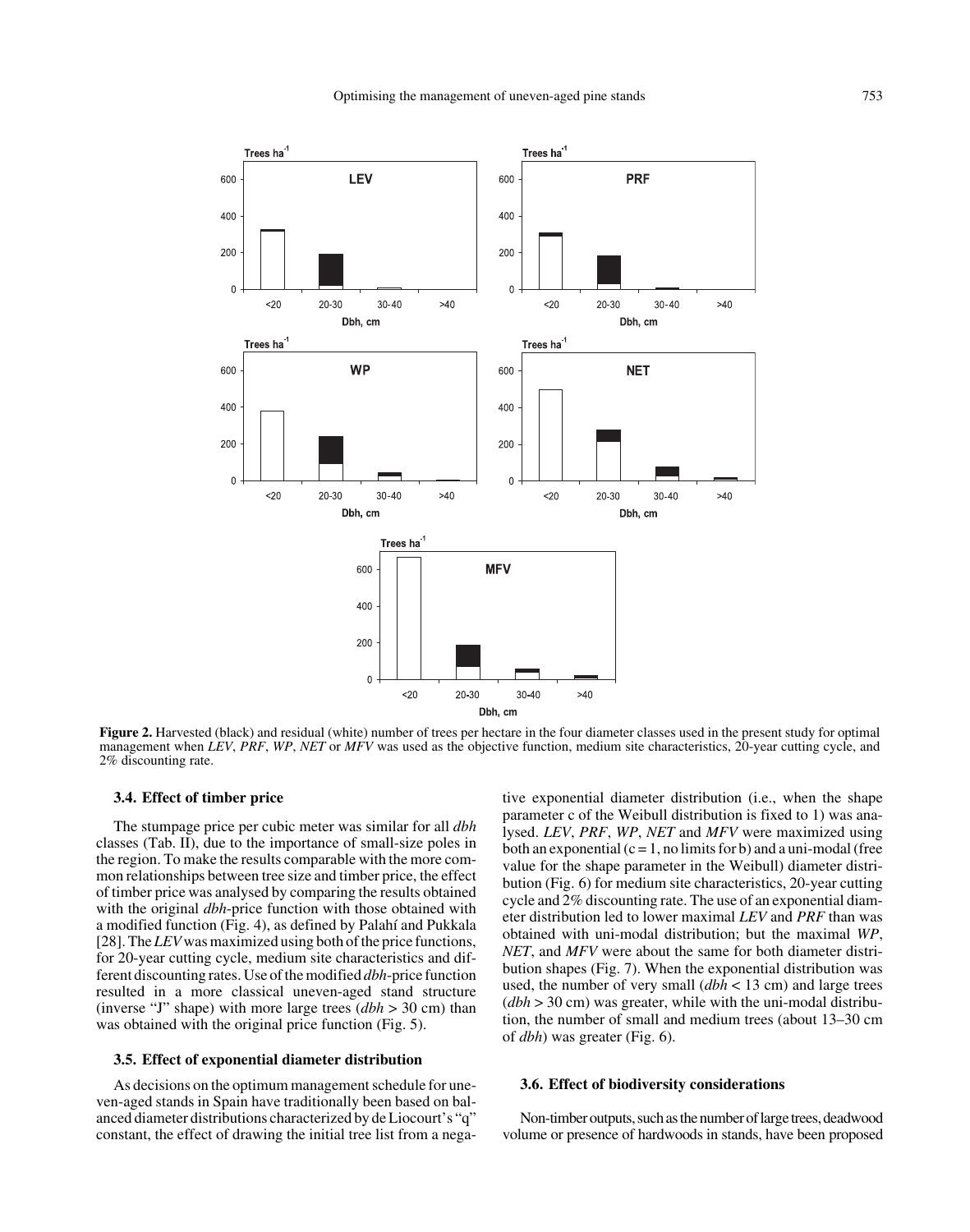

**Figure 3.** Harvested (black) and residual (white) number of trees per hectare in the four diameter classes used in the present study, for optimal management when *LEV* was used as the objective function, different plot factor (*PF*) standard deviation (SD) levels in diameter growth models (Eqs. (2) and (4)), medium site characteristics in models other than diameter growth, 20-year cutting cycle and 2% discounting rate.

**Table V.** Optimal combination of *DVs*, land expectation value (*LEV*, euro ha<sup>-1</sup>), mean annual harvest ( $WP$ ,  $m^3$  ha<sup>-1</sup> a<sup>-1</sup>) and stand volume with *LEV* goal, for different levels of elevation, medium slope, latitude and continentality, 20-year cutting cycle, and 2% discounting rate.

| Variable <sup>a</sup> | Elevation (m a.s.l.) |        |                  |  |  |  |
|-----------------------|----------------------|--------|------------------|--|--|--|
|                       | 400                  | 900    | 1400             |  |  |  |
| $N_{\rm s}$           | 462                  | 439    | 463              |  |  |  |
| $N_n$                 | 230                  | 98     | $\boldsymbol{0}$ |  |  |  |
| $b_s$                 | 13.37                | 12.95  | 13.29            |  |  |  |
| $b_n$                 | 10.00                | 10.00  |                  |  |  |  |
| $c_s$                 | 2.1                  | 2.32   | 2.61             |  |  |  |
| $c_n$                 | 2.1                  | 1.38   |                  |  |  |  |
| <b>LEV</b>            | 1746.7               | 1331.2 | 1360.7           |  |  |  |
| WP                    | 3.29                 | 2.31   | 2.19             |  |  |  |
| $V_{ini}$             | 121.8                | 86.8   | 76.6             |  |  |  |
| $V_{end}$             | 120.0                | 86.1   | 76.0             |  |  |  |

<sup>a</sup>*N*: number of trees per hectare; *b* and *c*: parameters *b* and *c* of Weibull distribution;  $V_{ini}$  and  $V_{end}$ : stand volumes (m<sup>3</sup> ha<sup>-1</sup>) at the beginning and end of the cutting cycle, respectively; subscripts "s" and "n" refer to *P. sylvestris* and *P. nigra,* respectively.

to be important for biodiversity in the forests of Catalonia [6]. With the available growth and yield model it was not possible to represent all those components of biodiversity. However, as an example of how this criterion could be included in the optimisation problem, the effect of retaining a minimum number of very large trees in the stand was evaluated. Camprodon [6]



**Figure 4.** Original and modified *dbh*-price functions.

as a starting point for considering this aspect in Iberian forests, although he stressed retaining as many very large trees as possible while keeping the loss of profitability reasonable. We subjectively defined 30 large trees (*dbh >* 40 cm) per hectare as a good number for enhancing biodiversity in stands. Thus, a penalty function forcing the presence of a given number of large trees was added to the optimisation problem, and the management for a minimum of 10 and 30 large trees per hectare in a stand was optimised, (Fig. 8). The large-tree constraint significantly decreased profitability: the *LEV* without the biodiversity constraint was 1331 euro ha–1, with 10 large trees ha–1 it was 758 euro ha<sup>-1</sup>, and with 30 large trees ha<sup>-1</sup> it was 194 euro ha<sup>-1</sup>. Wood production was the same as without the biodiversity constraints. The optimal standing volume increased from 86 to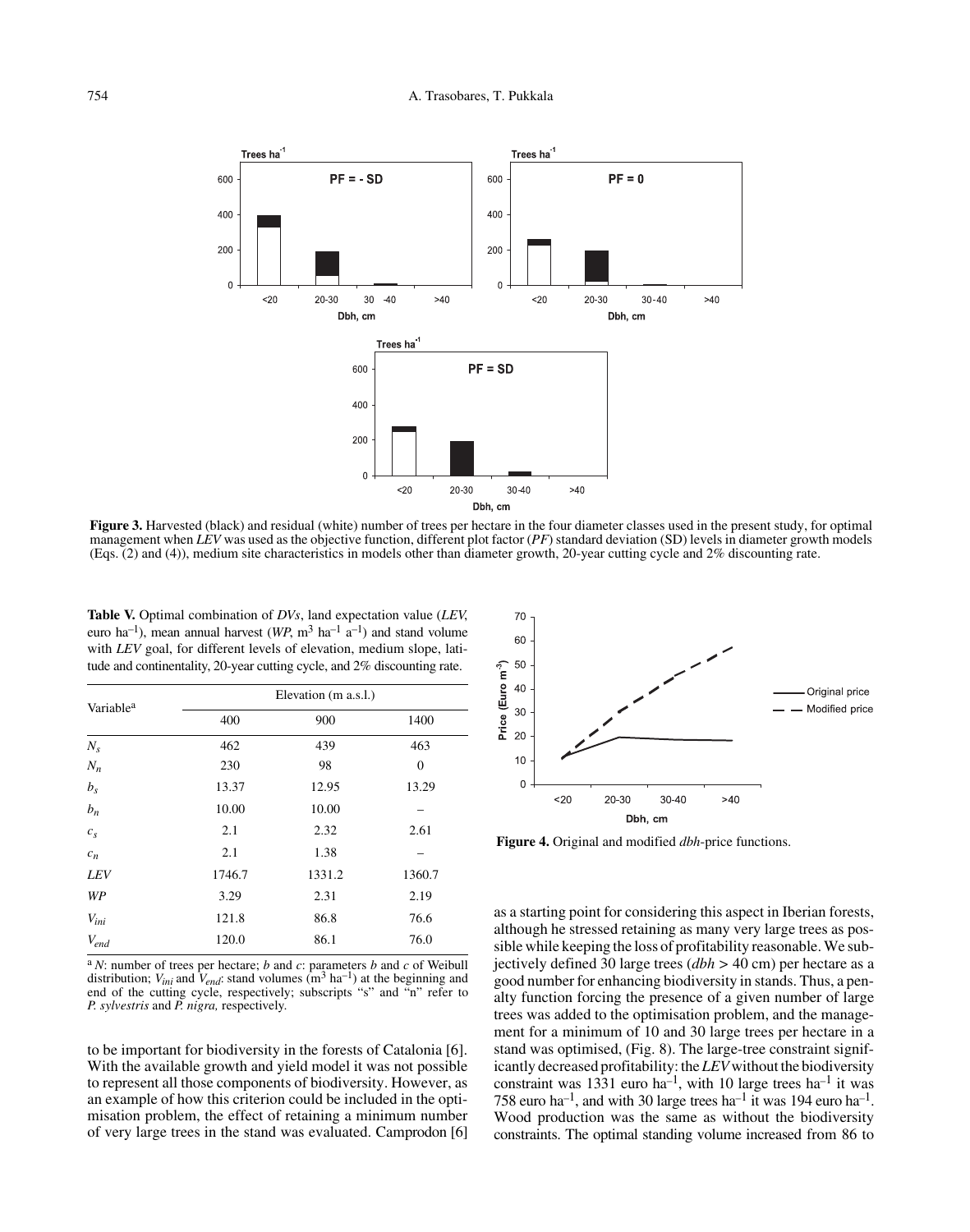# Trees ha<sup>-1</sup> 600 500 400 300 200 100  $\overline{0}$  $<sub>20</sub>$ </sub>  $20 - 30$  $30 - 40$  $>40$ Dbh, cm **MODIFIED** Trees ha<sup>1</sup> 600 500 400 300 200 100  $\Omega$  $<sub>20</sub>$ </sub> 20-30 30-40  $>40$ Dbh, cm

**ORIGINAL** 

**Figure 5.** Harvested (black) and residual (white) number of trees per hectare in the four diameter classes used in the present study for optimal management with *LEV* objective function, the original and modified *dbh*-price functions and 2% discounting rate percentage.



**Figure 6.** Exponential and uni-modal *P. sylvestris* diameter distributions of the initial stand when *LEV* was maximized, for medium site characteristics, 20-year cutting cycle and 2% discounting rate.

 $90 \text{ m}^3$  ha<sup>-1</sup> when 10 large trees ha<sup>-1</sup> were required and to  $120 \text{ m}^3$  ha<sup>-1</sup> with 30 large trees ha<sup>-1</sup>. Furthermore, the resulting



**Figure 7.** Comparison of efficiency between use of an exponential and a uni-modal diameter distribution to draw the initial stand when *LEV*, *PRF*, *WP*, *NET*, and *MFV* are maximized, for medium site characteristics, 20-year cutting cycle and 2% discounting rate.

optimal stand structures resembled the classical inverse exponential shape for uneven-aged stands more than the optimal structures without the biodiversity constraint did. When 10 large trees ha–1 were required, the dominance of *P. sylvestris* in the optimal stand structure continued; but with a minimum of 30 large trees per hectare, the stand was dominated by *P. nigra*.

#### **4. DISCUSSION**

The results obtained in this study were based on the growth and yield model of Trasobares et al. [37]. This model, developed by using data from systematically placed permanent sample plots of the Spanish National Forest Inventory in Catalonia, enables simulations of stand development for average site conditions, but accounts for only a small part of the site-specific variation in fertility among stands. The model may under-predict the growth of young fast-growing, rather even-aged stands [37]. However, it allows us to vary site fertility by modifying the value of the random plot factor in the diameter growth models (i.e., site-specific variation in growth not accounted for by the covariates in the fixed part of the model).

Different aspects had to be considered when the optimisation algorithm was chosen and used: (i) the single-tree simulator produced a discontinuous and non-convex response surface; (ii) the Hooke and Jeeves method is sensitive and inconsistent with respect to the number of *DVs*, starting points and feasible range of *DVs* [16, 17, 41]; (iii) the objective function values around the solution set tended to be flat, partly because the *dbh*price function used was also very flat; (iv) to avoid a premature termination of the solution algorithm (i.e. a solution far from optimal), penalty functions had to be used, but without too large penalty parameters. To solve the above-mentioned problems, and reach solutions close to the global optimum, the response surface was carefully inspected. Furthermore, suitable values were found for the penalty parameters, first using trial and error and later using a sequential unconstrained minimization technique. The penalty parameters as well as the other optimisation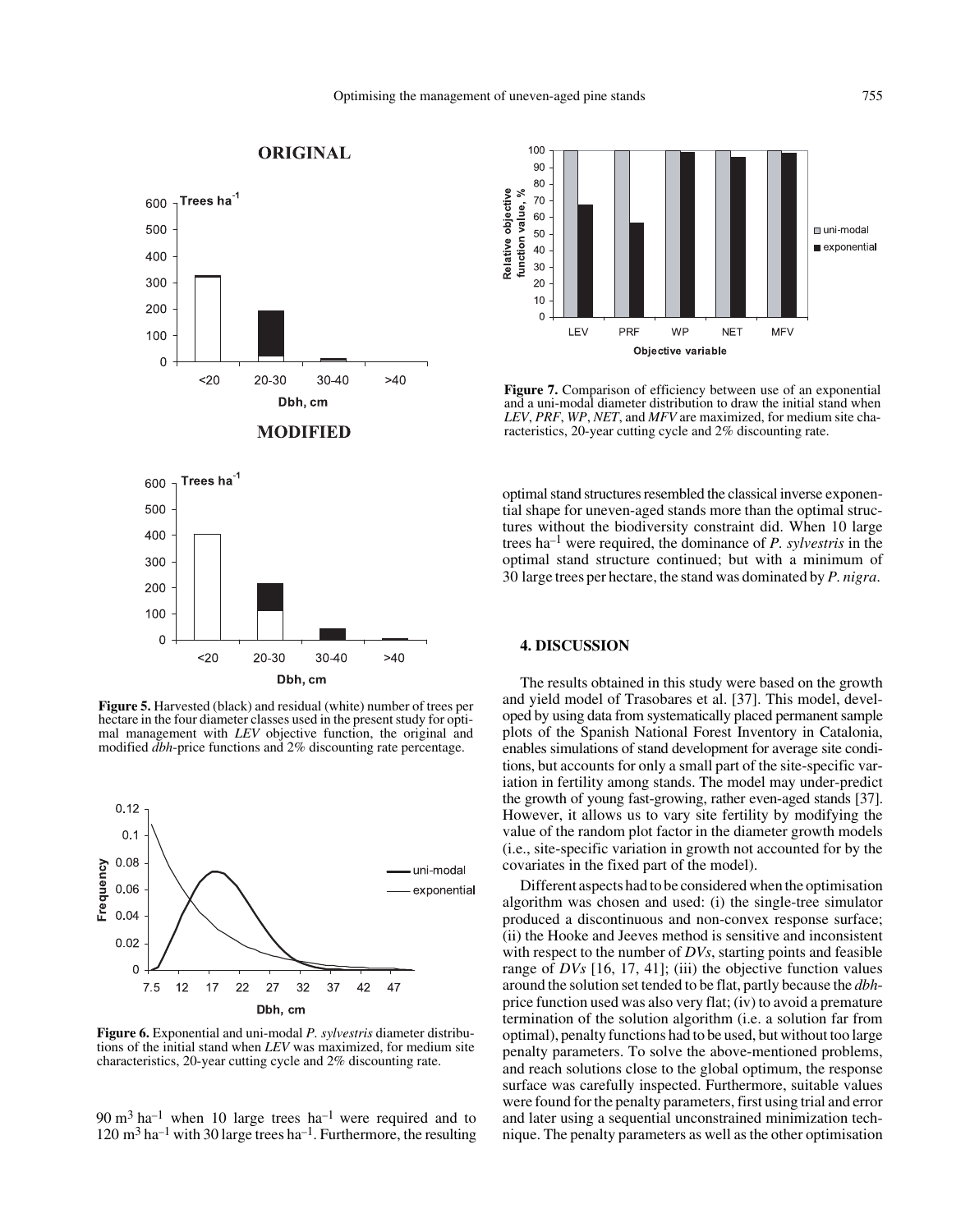

**Figure 8.** Harvested (black) and residual (white) number of trees per hectare in the four diameter classes used in the present study, for optimal management when *LEV* was used as the objective function, medium site characteristics, 20-year cutting cycle, and 2% discounting rate: without using biodiversity penalty function (A), using biodiversity penalty function of 10 large trees per hectare (B), using biodiversity penalty function of 30 large trees per hectare (C).

parameters were set in such a way that the 33 (direct) solutions obtained for each problem did not vary too much. As many as 5 000 random combinations of *DVs* were used to find the initial point of 30 out of the 33 direct search runs for each problem.

The effect of discounting rate and length of the cutting cycle on the optimal management of mixed stands of *P. sylvestris* and *P. nigra* mixed stands was clear. With a 10-year cutting cycle the optimal structures resembled young and rather even-aged stands. This means that the best way to reach sustainable equilibrium diameter distributions was with tree sizes close to the maximum *dbh*-growth rate (up to 20 cm *dbh*). With stumpage prices independent of harvested volume and tree size, the 10 year cutting cycle was more profitable than the longer cycles because the opportunity cost of holding trees in the stand was lower. However, it should be remembered that the accuracy of the used growth and yield model [37] is lower for young fastgrowing stands, given that this type of stand structure was not highly represented in the modelling data.

The use of profitability (*LEV*, *PRF*) as the objective function assigned interest charges depending on the growing stock. Maximisation of wood production, net income or managed forest value – equivalent to the classical interest-free forest rent criterion – permitted larger trees to occur in the residual distribution [1]. Nevertheless, the effect of the objective function, when these variables were all of the same type (with or without opportunity cost) was not significant, partly because of the flat price function. For example, the result of maximising *WP* or *NET* was practically the same.

An interesting result was that *P. sylvestris* dominated most of the calculated optimal diameter distributions. This was mainly due to the inherent characteristics (diameter growth, survival and ingrowth) of the growth and yield model used, because there are only slight differences in the stumpage prices of the two pine species (only the price of the largest diameter class was slightly higher for *P. sylvestris*). For the medium site characteristics used in the present study, *P. sylvestris* was growing faster than *P. nigra* at low and medium stand densities, while *P. nigra* was growing faster at high stand densities (e.g. when there many very large trees in the stand).

When there were no biodiversity constraints, *P. nigra* was never dominating in optimal stand structures. When *P. nigra* was forced to be the dominant species, the optimal management of the stands was very similar to stands dominated by *P. sylvestris*. Volume growth was slightly smaller, but stand densities and harvest percentages were practically the same; the stand volume was about 10 m3 less for a *P. nigra* stand. Thus, the optimal management results presented in this study could also be used as a reference for managing *P. nigra* stands in Catalonia.

Since the flat *dbh*-price function used may be rather uncommon, the effect of using a more classical function with the unit price increasing with *dbh* was evaluated. The optimisations showed a clear relationship between optimal stand structures and stumpage prices. This is important because stumpage prices might vary considerably in practical situations, for example, depending on the region or on accessibility to the forest.

In the present study, the constraint of using a "balanced" (negative exponential) diameter distribution to draw the initial stand structures, instead of a more flexible uni-modal distribution, resulted in lower efficiency when profitability objectives were maximized [2] and similar efficiency when profitability was not considered in the objective function. There were two main reasons for this: the lack of flexibility of the shape-constrained Weibull distribution to produce high frequencies for medium *dbh*-classes (13–25 cm of *dbh*), which have the highest growth rates, and the greater number of large trees (*dbh* > 30 cm) in exponential diameter distributions, leading to higher opportunity costs. The results showed that if the aim is to define investment-efficient stand structures for uneven-aged stands in the region, a non-constrained diameter distribution should be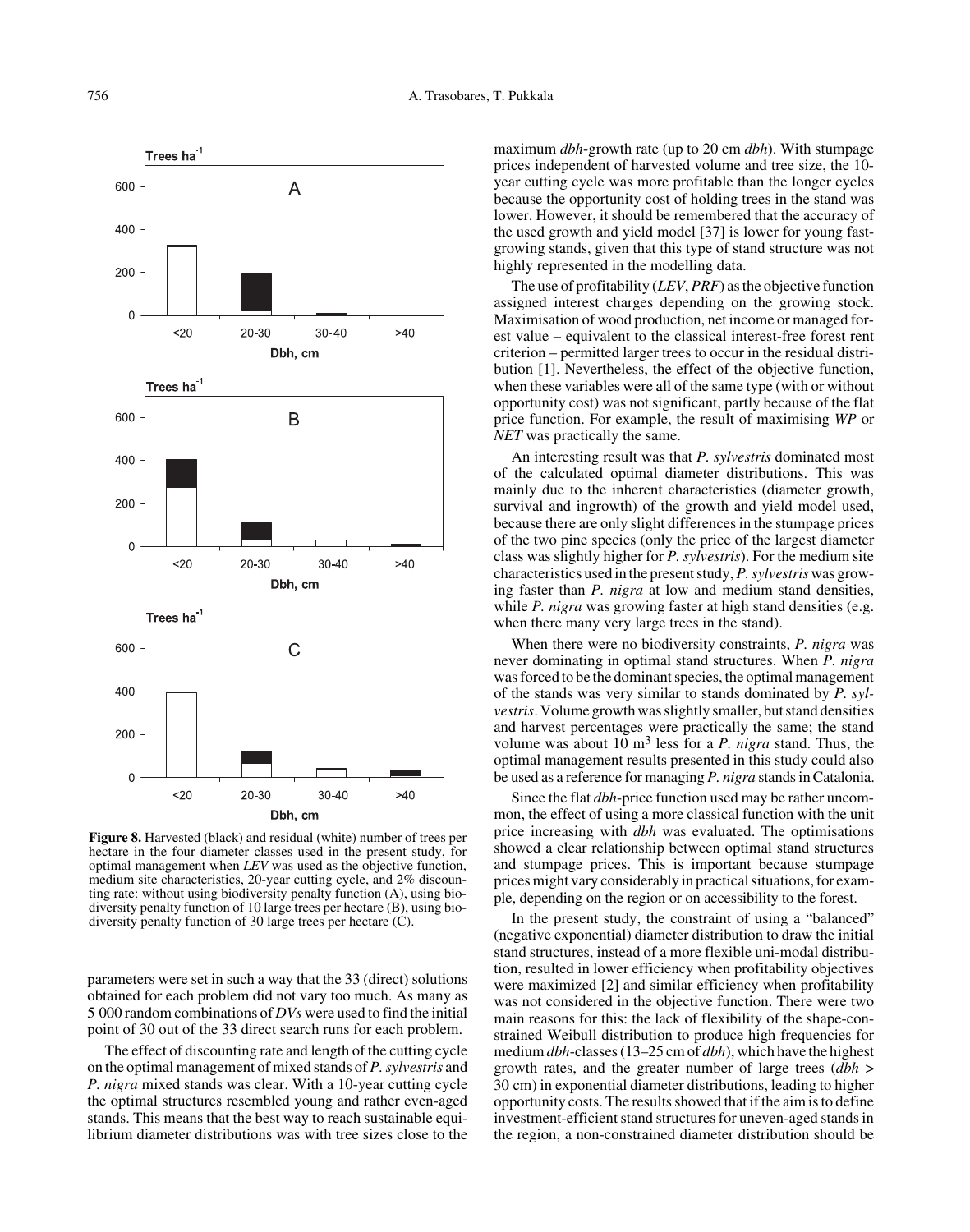used to define the initial stand structures instead of the exponential diameter distribution approach.

We were aware of the possible limitations that the Weibull distribution may have in representing uneven-aged stands [2, 40]. The Weibull function used to generate the initial diameter distributions has an infinite tail and consequently always populates the larger diameter classes, which could have affected the determination of optimal initial stand structures. Other distributions such as the Johnson SB may provide more accurate descriptions of diameter distributions [33–35]. However, we decided to use the Weibull distribution because it requires only two parameters to be estimated (Johnson SB requires three parameters) and has proved to describe diameter distributions with similar accuracy as the Johnson SB [34]. Despite this, future studies should consider the use of other distributions to describe uneven-aged stand structures.

As an example of the use of biodiversity considerations in the optimisation problem, the effect of retaining a minimum number of very large tress in the stand was analysed. The lower profitability obtained when the large tree constraint was used was reasonable; keeping a certain number of very large trees in the stand led to higher standing volumes, and therefore the opportunity cost was higher. It was also logical that the stand was dominated by *P. nigra* when a minimum of 30 large trees per hectare was required, as *P. sylvestris* is more sensitive to stand density than *P. nigra* is (see [37]). The methods presented can be an important tool for quantifying the cost of favouring biodiversity in the *P. sylvestris* and *P. nigra* stands of the region. Nevertheless, further research should be conducted to assess the amount of a certain stand feature required to provide a suitable habitat for certain species. Furthermore, to predict the dynamics of other relevant non-timber attributes in stands, new models should be developed. It should also be remembered that for some species with large territories, biodiversity matters must be considered at the forest level rather than the stand level. Other non-timber forest values such as amenity or mushroom production could be also included in the optimization problem [29], but models expressing the relationships between these values and stand structures in the region should be developed first. Such applications would be an important contribution for helping managers analyse the ecological and social effects of the alternative management options of these forests, in addition to the classical economic effects.

Optimal management was sensitive to changes in site conditions. Changes in elevation affected optimal stand structures according to the requirements of the two pine species, while changes in site fertility affected harvest percentages and profitability. The simulation-optimisation system developed here was applied to different site fertility conditions by modifying the plot factor. In practical applications, however, a plot factor value describing site fertility will be difficult to calculate. Hence, if the aim is to assess site-specific growth potential carefully, a version of the growth and yield model that includes an easily measurable site descriptor corresponding to the site index of an even-aged stand would be better [36].

The simulation-optimisation system described in this article can be used to derive silvicultural instructions for reaching the optimal management regime for a given stand. These instructions can be used directly by forest managers. Nevertheless, in practical forestry existing stands may differ considerably from optimal sustained diameter distributions. Due to this, given the existing and the optimal stand structure non-linear programming should be used in future studies to solve for the optimal conversion strategy [39].

The majority of forests cannot be managed by relying only on the stand-level approach because this often produces large fluctuations in annual harvests and revenues. In forest-wide applications, where the aim is to find an optimal schedule of treatments for all stands to best meet forest wide objectives and constraints, the system can help generate alternative treatment schedules for stands. These schedules can subsequently be analysed by a forest-level optimisation model (solved using linear programming or other procedures) to find an optimum forestwide management regime.

**Acknowledgements:** Financial support for this study was provided by the Forest Technology Centre of Catalonia (Solsona, Spain). We are grateful to Candid Pujol for providing data on stumpage prices in the region and to Jordi Camprodon for his suggestions on biodiversity. We thank Jari Miina and the anonymous reviewers for their valuable comments on the manuscript. We thank Joann von Weissenberg for the linguistic revision of the manuscript.

#### **REFERENCES**

- [1] Bare B., Opalach D., Optimising species composition in unevenaged forest stands, For. Sci. 33 (1987) 958–970.
- Bare B., Opalach D., Determining investment-efficient diameter distributions for uneven-aged northern hardwoods, For. Sci. 34 (1988) 243–249.
- [3] Bazaraa M.S., Sherali H.D., Shetty C.M., Nonlinear programming: theory and algorithms, 2nd ed., John Wiley & Sons, New York, 1993.
- [4] Buongiorno J., Michie B., A matrix model of uneven-aged forest management, For. Sci. 26 (1980) 609–625.
- [5] Buongiorno J., Gilless J.K., Forest management and economics: a primer in quantitative methods, Macmillan, New York, 1987.
- Camprodon J., Tratamientos forestales y conservación de la fauna vertebrada, in: Camprodon J., Plana E. (Eds.), Conservación y gestión de la biodiversidad en ecosistemas forestales: Aplicación a la fauna vertebrada, Universitat de Barcelona, Barcelona, 2001, pp. 135–179.
- [7] Chang S.J., Determination of the optimal growing stock and cutting cycle for an uneven-aged stand, For. Sci. 27 (1981) 739–744.
- Consorci Forestal de Catalunya, Taules de Preus de fustes i llenyes, Revista "Catalunya Forestal" nº 56, 2002. Available from http://www.forestal.net/ [updated 10 August 2002; cited 18 September 2002].
- [9] Díaz Balteiro L., Prieto Rodríguez A., Modelos de planificación forestal basados en la programación lineal: Aplicación al monte "Pinar de Navafria" (Segovia), Invest. Agrar. Sist. Recur. For. 8 (1999) 63–92.
- [10] Gonzalez J.M., Arrufat D., Meya D., Modelos de gestión silvícola para las masas irregulares de Pino laricio en el Prepirineo Catalán, Rev. For. Esp. 16 (1997) 14–20.
- [11] Gove J.H., Fairweather S.E., Optimising the management of uneven-aged forest stands: a stochastic approach, For. Sci. 38 (1992) 623–640.
- [12] Gracia C., Abril M., Barrantes O., Burriel J.A., Ibáñez J.J., Serrano M.M., Vayreda J., Inventari Ecològic i Forestal de Catalunya: Mètodes, Departament d'Agricultura, Ramaderia i Pesca, Generalitat de Catalunya, Barcelona, 1992.